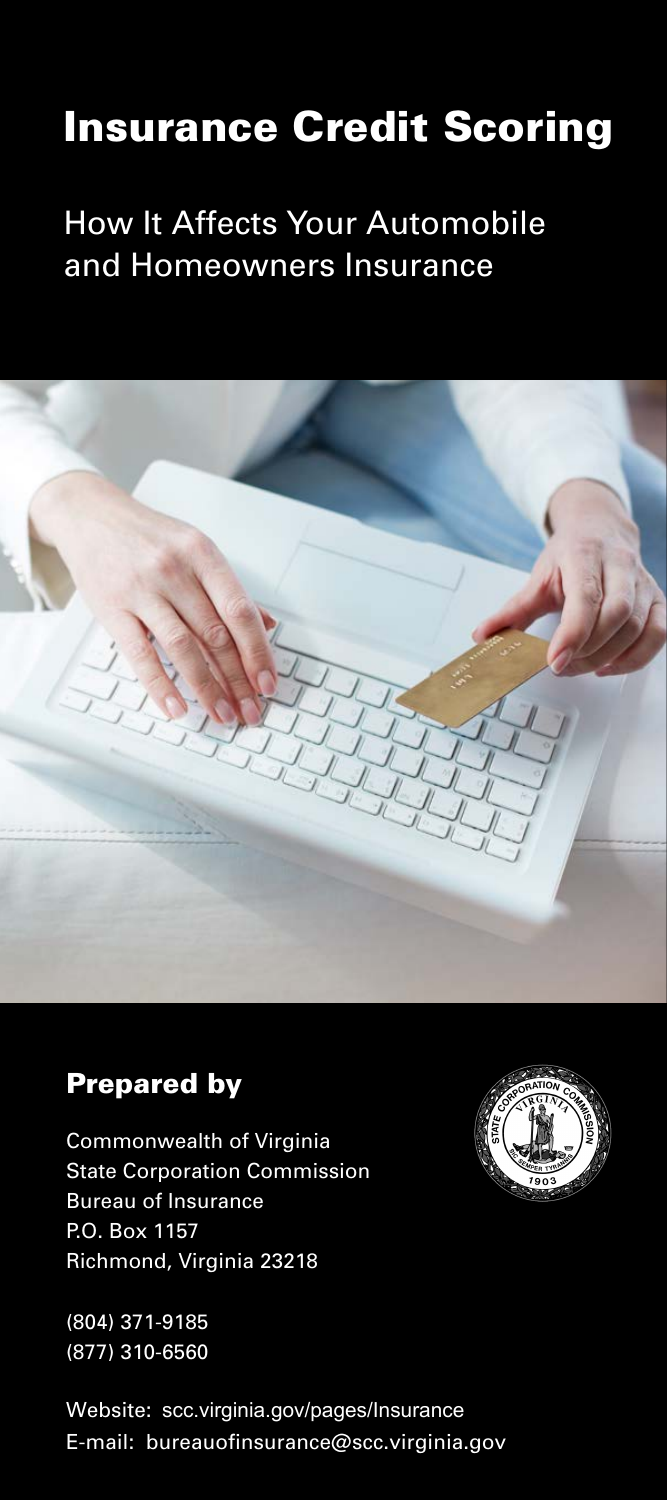

This brochure is designed to help you understand how your credit information is being used by insurance companies writing private passenger automobile and homeowners insurance in Virginia.

It also explains how your credit information affects your insurance purchases and what your rights are under Virginia insurance law.



#### **Why are insurance credit scores used?**

Many insurance companies believe that credit scores help them underwrite better. This is because insurance companies have shown that a direct relationship exists between a person's credit score and that person's likelihood to file a claim. In other words, the better the credit score, the fewer the claims filed.

#### **What is the difference between a credit report and an insurance credit score?**

Your credit report is a detailed history of your financial behavior. It contains specific information on your payment history, outstanding debt, length of credit history, bankruptcies, foreclosures, types of credit used, and recent applications for credit. An insurance credit score is a number or rating that is calculated using credit information for the purposes of predicting the future insurance losses of an individual applicant or insured.

#### **How is an insurance credit score calculated?**

An insurance credit score is calculated by placing numerical weights on different aspects of your credit report and applying a mathematical formula to develop the final score.

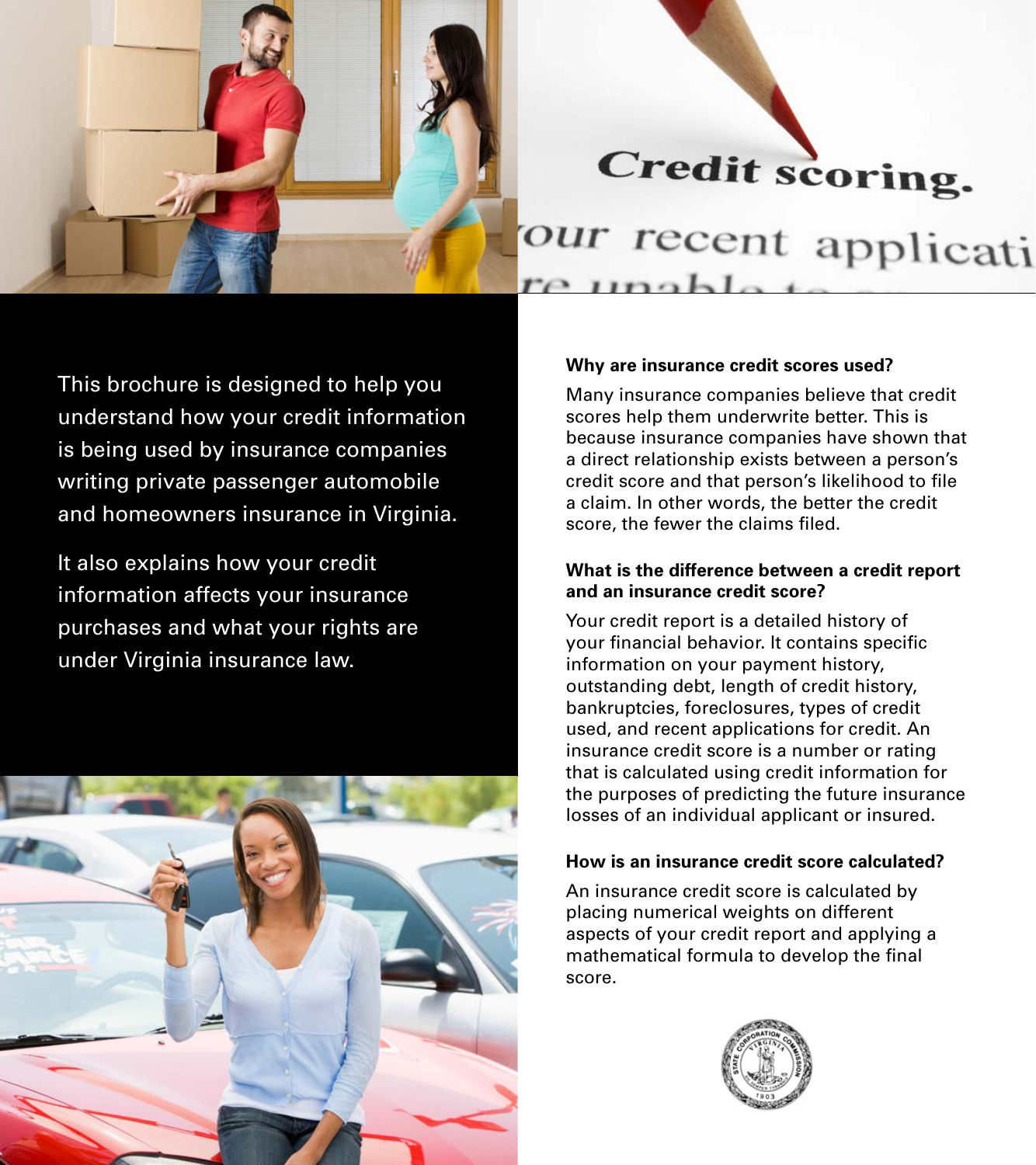#### **Do all insurance companies use the same insurance credit score?**

No. Each insurance company customizes the weights it places on the different aspects of its insureds' credit reports based on the company's loss experience. By shopping around for insurance coverage, you might find differences in companies' insurance credit scores and their premiums.

#### **When is the insurance company or agency required to advise me that my credit report was ordered?**

This must be disclosed to you during the application process. If your insurance company uses your credit report to rate or underwrite your policy, it must advise you at the time of application that you have the right to request that your credit report be updated (no more than once during any policy term) and that you have the right to question the accuracy of the credit information.

In addition, any time your insurance company takes an adverse action based on your credit report, it must notify you. An adverse action includes not receiving the company's most favorable rate or having the insurance coverage denied or terminated as a result of credit.

The insurance company or agency is not required to advise you that your credit report was ordered when it was used only to provide a premium quotation.

#### **Does my insurance company need my permission to pull my credit report?**

No. This is allowed by federal law.

#### **Can my insurance credit score affect my premium?**

Some insurance companies use insurance credit scores to determine how much premium they will charge you, or which company within their group of companies will insure you. If you have a good insurance credit score, you may see a reduction in your insurance premiums.

#### **What if I don't have any credit history?**

If an insurance company cannot obtain sufficient credit information on you to produce an insurance credit score, the law gives the insurance company several options:



- The insurance company can treat you in a neutral fashion as though you had an average credit score;
- The insurance company can disregard your lack of credit history and not use this as a rating or underwriting factor; or
- The insurance company can underwrite or rate you in accordance with its established rules and rates or in accordance with its underwriting criteria.

#### **Can an insurance company refuse to issue me a policy or increase my premium if I have bad credit or if someone in my household has bad credit?**

Yes, but your insurance company cannot nonrenew your policy solely on the basis of your credit report. If an insurance company takes an adverse action based in whole or in part on your credit report, the insurance company must tell you the primary characteristics that were used as the basis for the adverse action or tell you that you have the right to request this information.

#### **Are there any factors that my insurance company cannot consider when evaluating my credit?**

Certain factors may not be used when evaluating your credit information such as your income, gender, address, zip code, ethnic group, race, color, religion, marital status, and nationality. Other factors are prohibited, too, such as information shown on your credit report as being in dispute, insurance inquiries, non-consumer initiated inquiries, and those indicated as being medical industry accounts.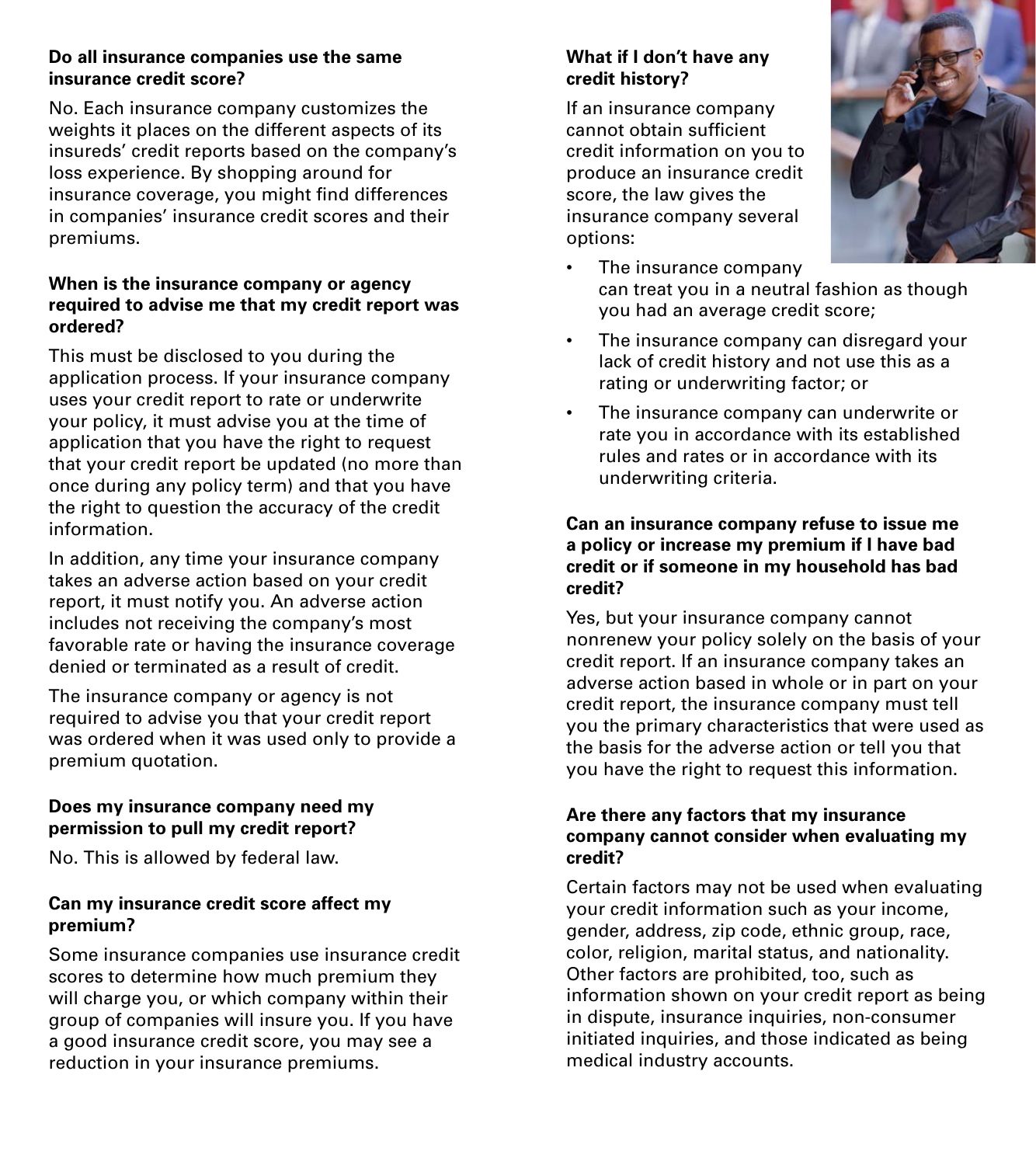#### **What if my credit was damaged due to circumstances beyond my control?**

While insurance companies must use the rates it has filed with the Bureau of Insurance, it may, upon request, provide reasonable exceptions for an individual whose credit information was directly and adversely impacted by a catastrophic event. This may include, but not be limited to, catastrophic illness or injury or the death of a spouse or member of the same household. The company may require reasonable documentation of the event prior to granting an exception.

#### **Is bankruptcy considered a catastrophic event? Who decides what constitutes a catastrophic event?**

While declaring bankruptcy is a devastating experience, most companies will consider the circumstances that led to bankruptcy in order to determine if it meets the company's definition of a catastrophic event. Ultimately, the insurance company determines whether an event meets its definition of catastrophic.

#### **What can I do to improve my insurance credit score?**

While companies use proprietary information weighted to arrive at an insurance score, generally you can improve your score by changing the way you handle your debt and access to credit. Paying bills on time, reducing the amount of debt to the amount of credit available, limiting the number of credit cards and other lines of credit, and not applying for new ones may improve your insurance credit score.



#### **How can I check my credit history to be sure that it is correct?**

The Fair Credit Reporting Act requires each of the nationwide reporting companies – Equifax, Experian and TransUnion – to provide you with a free copy of your credit report, at your request, once every 12 months. These three companies have set up a central website, a toll-free number, and a mailing address through which you can order your free annual report. To order your report, visit www.annualcreditreport.com, call 1-877-322-8228, or write to Annual Credit Report Request Services, P.O. Box 105281, Atlanta, GA 30348-5281.

You may order your reports from each of the three nationwide consumer reporting companies at the same time, or you can order your report from each of the companies, one at a time. The law allows you to order one free copy of your report from each of the nationwide consumer reporting companies every 12 months.

#### **Who can I call if I have other questions or wish to file a complaint?**

If you have any additional questions or need more information, please contact the Bureau of Insurance's Property and Casualty Consumer Services Section by phone, letter, fax, or e-mail.

If you wish to file a complaint with the Bureau of Insurance, you may do so by letter, by fax, or you may file a complaint electronically. If you would like to file a complaint with us electronically, please visit our website for instructions on how to file a complaint on-line.

Please remember that your insurance agent or your insurance company should always be the first place you go for information pertaining to your insurance policy.